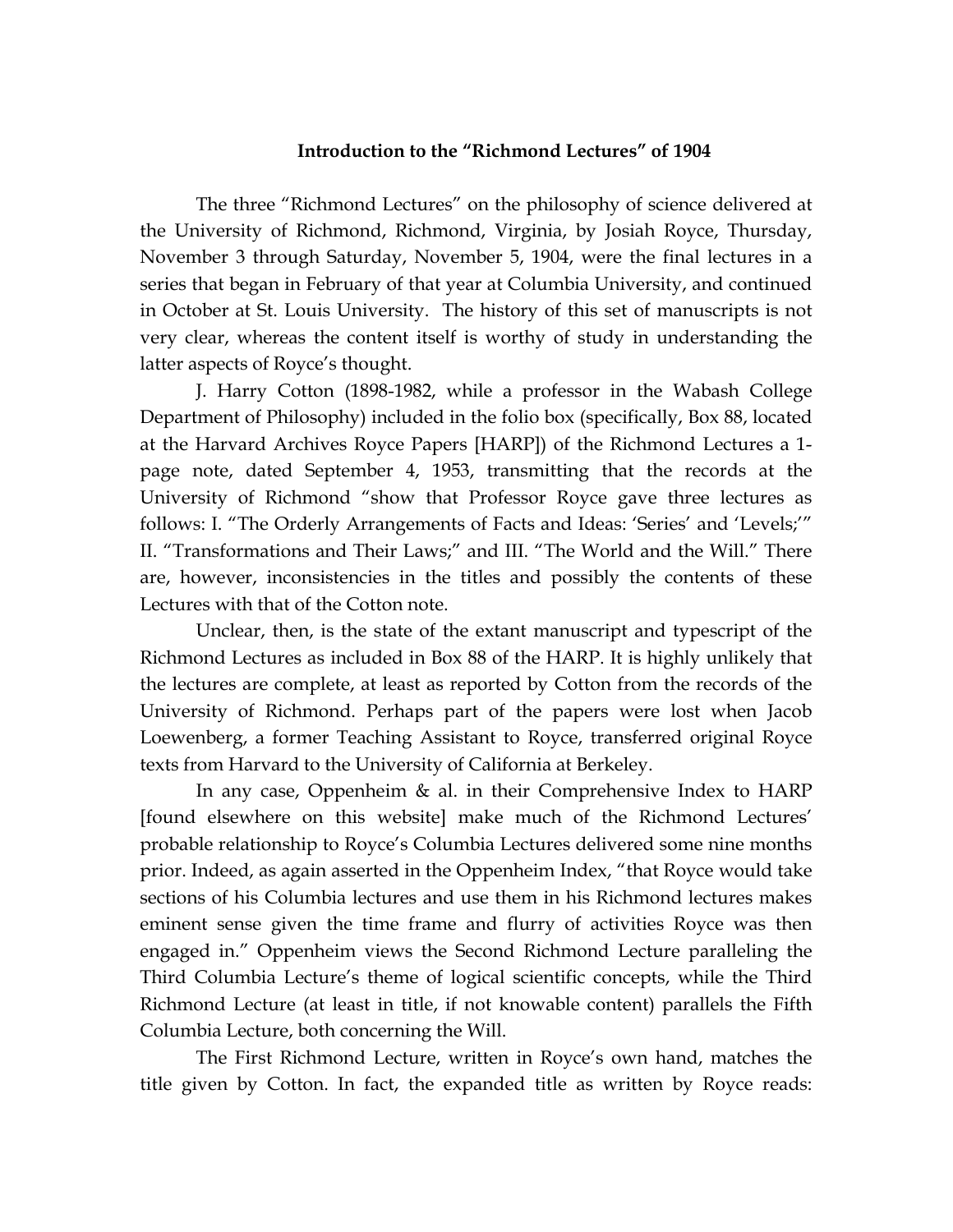"Richmond Lectures on 'Some Fundamental Conceptions of Science.' Lecture I. The Orderly Arrangements of Facts and Ideas: Series and Levels." This manuscript is heavily edited and (re)numbered to forty-seven pages.

The second document in this Richmond collection is a typescript and is situated as if it were the Second Richmond Lecture. The title given here does not, however, correspond to Cotton's note, and the title is in fact not written by Royce. The title, written in the characteristic red pencil of Edgar Franklin Wells (who, as a Ph.D. candidate in 1940, was hired by the Harvard Philosophy Department to help organize the Royce papers), is given as "Lecture II: Instances of Order (Number, Time, Relation)." As Professor Frank M. Oppenheim & al. in the Comprehensive Index of the HARP note, "Wells occasionally makes more interpretive statements as to whether a manuscript is complete, or what the manuscript's purpose might have been." Essentially, Oppenheim questions whether this so-called "Second Lecture" is a continuation of the First. Perhaps overlooked in his questioning is that Royce himself began to number this typescripted document starting from page 1, in this case ending with 26. On the other hand, this document's focus is on "the familiar series of the whole numbers," and decidedly not on "Transformations and Their Laws" (of which more below).

The same cannot be said for what is identified by Wells (but not by Oppenheim) as the Third Richmond Lecture. This document, too, is a typescript of twenty-three pages, including the pagination (while the second was typed but featured Royce's hand-written pagination). Wells' red pencil identifies this document as "Instances of law, series, levels." Again, this title clearly does not match that of Cotton's note.

As for the content of the Richmond Lectures, it is prepared and delivered during the period Professor Bruce Kuklick characterizes as when Royce "turns to symbolic logic to effect a reconciliation between the two worlds [that of the absolute and of everyday experience], and mathematical studies dominate his thinking."[1](#page-1-0) Acknowledging to the members of his audience the apparent "dryness" and "remoteness" of mathematics and logic, Royce nonetheless sets out to make them aware of the "the general lessons of science."

Briefly, the scientific enterprise does not simply report collections of facts but has taught that nature is ruled by order and laws. Laws are complex, but are

 $\overline{a}$ 

<span id="page-1-0"></span><sup>1</sup> Bruce Kuklick, *Josiah Royce: An Intellectual Biography* (Indianapolis: Bobbs-Merrill, 1972), 3.